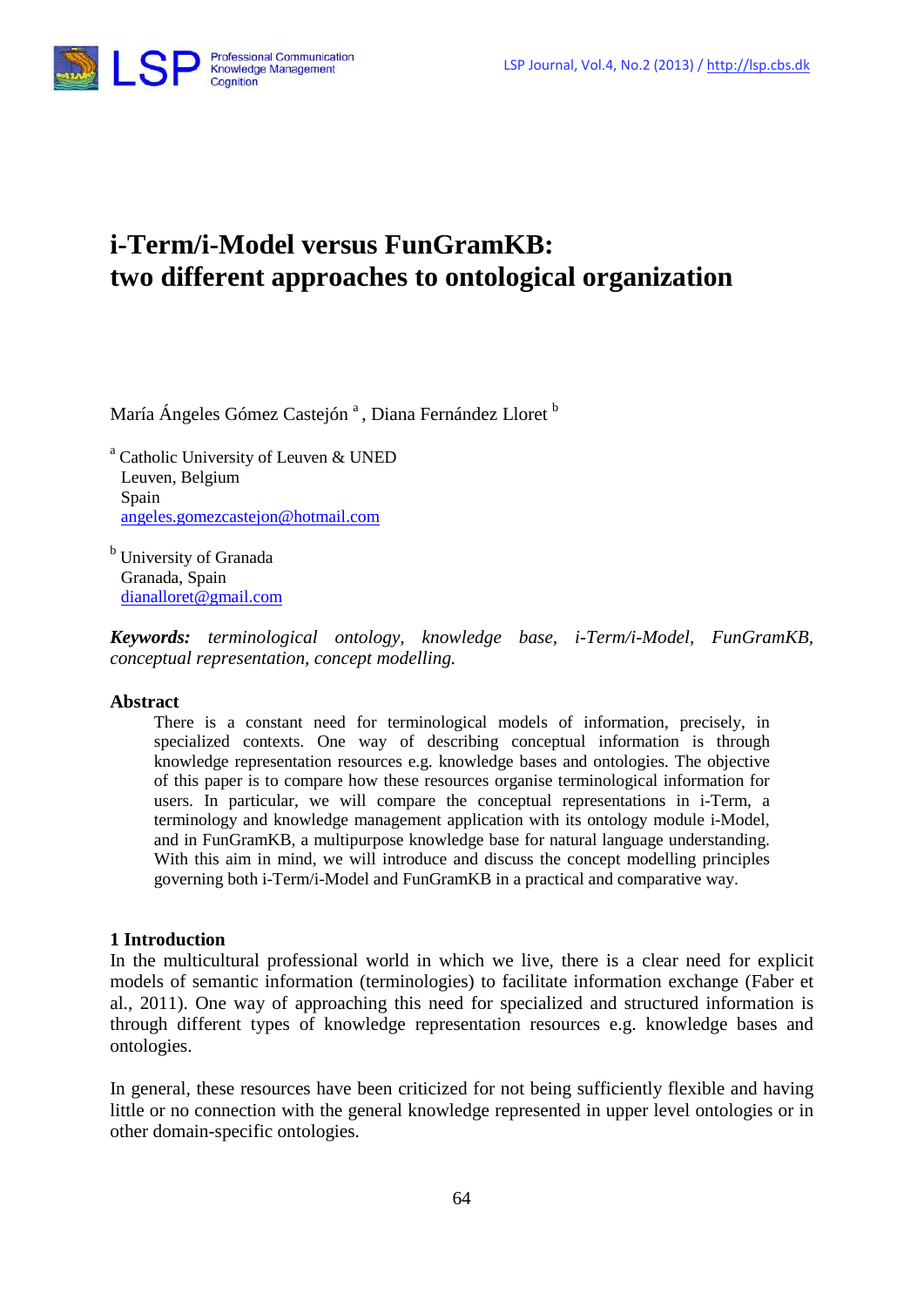

Furthermore, nowadays there is no single methodology for knowledge representation resources. The determination of an adequate methodology and principles should contribute to avoid some common difficulties in conceptual modelling such as insufficient expressive power and redundancy.

When describing meaning in computational lexicography, the cognitive meaning in a lexical unit can be described by means of semantic features or primitives (i.e. conceptual meaning), or by means of associations with other lexical units in the lexicon (i.e. relational meaning). Obviously, the latter does not provide a definition as such of the lexical unit, but it describes its usage through meaning relations with other lexical units. Although it is easier to establish associations among lexical units in the form of meaning relations rather than formally describing the conceptual content of the lexical units, the inference power of conceptual meaning is stronger. In this regard, it could be said that i-Term/i-Model adopts a relational approach to represent lexical meaning while FunGramKB relies on a cognitive approach, that is to say, it formally describes the cognitive content of lexical units (Periñan & Arcas, 2007).

Within this context, the goal of this paper is to describe the concept modelling governing both i-Term/i-Model and FunGramKB in a comparative way. In other words, we compare and describe how concepts can be represented conceptually in their respective ontological modules since the ontology is the key element where conceptual meaning is modelled.

This paper is organised as follows. In Section 2, we provide the most relevant aspects of both i-Term/i-Model and FunGramKB. In section 3, we mainly describe the types of concepts used for concept modelling in both systems and other aspects related to conceptual organization. In section 4, we explain the conceptual meaning representation highlighting the most representative characteristics of both systems. And finally, we provide some concluding remarks in section 5.

# **2 i-Term/i-Model and FunGramKB: An overview**

As noted earlier, there is a need for different semantic information models in professional and working contexts. In this respect, we present a general overview of i-Term/i-Model and FunGramKB as two different types of knowledge representation resources.

In this context, i-Term/i-Model is a terminology and knowledge management application with its graphical concept modelling module i-Model for concept clarification, whereas FunGramKB is a multipurpose and multifunctional knowledge base for Natural Language Processing (NLP) systems as explained in section 2.2.

#### **2.1 i-Term/i-Model**

The Danish Centre for Terminology (DANTERM) has developed i-Term, a state-of-the-art terminology and knowledge management application (Madsen, 2005). i-Term stores, structures and searches for knowledge about concepts, and has been mainly developed for registering and maintaining company- and institution-specific terminology (Madsen et al., 2005). i-Term has a graphical concept modelling module, i-Model, which organises the concepts in i-Term and which allows the user to create a domain-specific ontology (i.e. concept system), comprising all kinds of relations between concepts, characteristics of concepts and subdivision criteria (Madsen, 2006).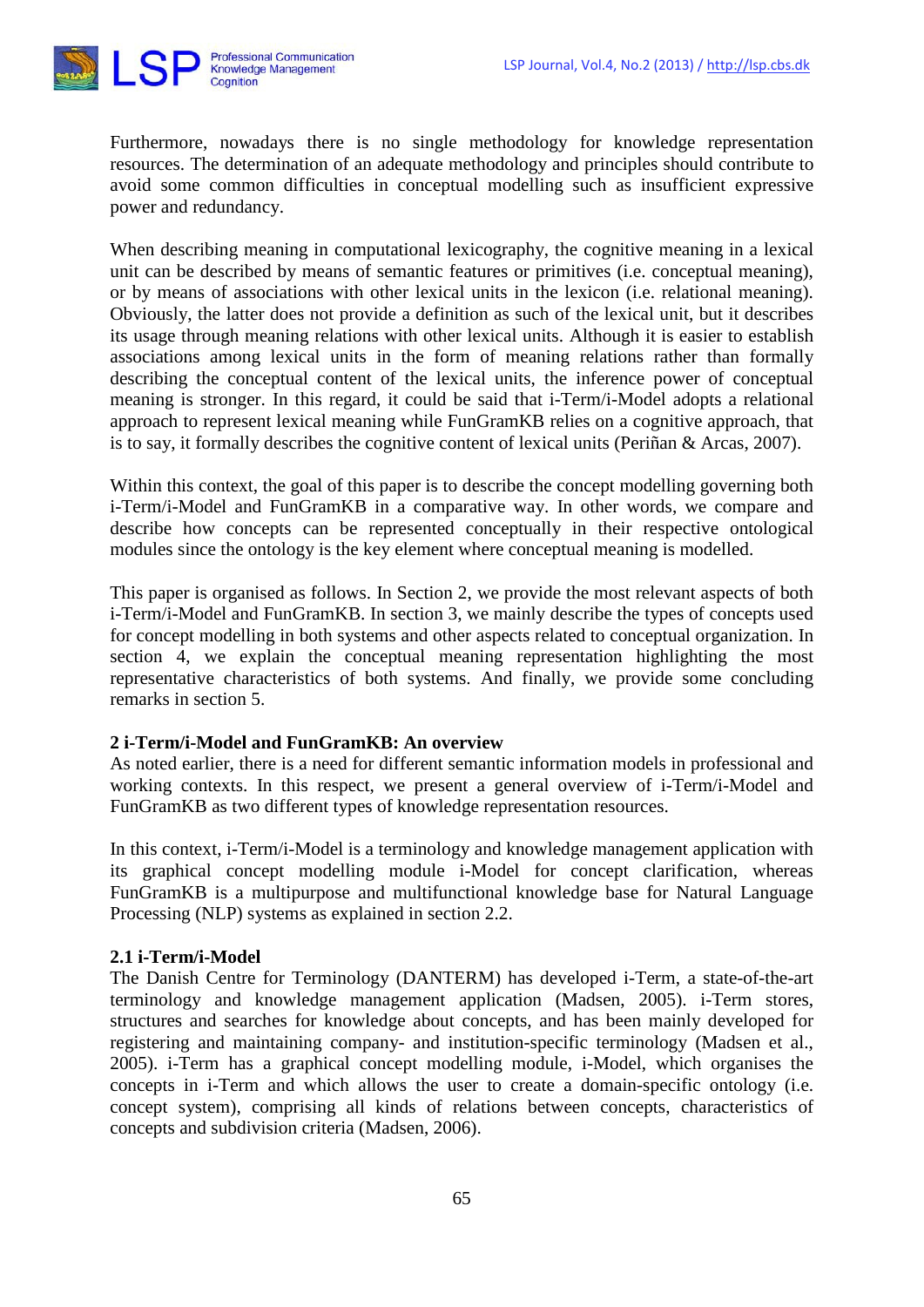

The development of i-Term is based on experience gained from co-operation with Danish companies as well as on the results of the CAOS project, which was carried out at CBS (Computer-Aided Ontology Structuring), and whose aim was to develop a computer system designed to enable semiautomatic construction of concept systems, or ontologies, cf. (Madsen et al., 2005).

The research and development project CAOS has been developed on the basis of some terminological ontology principles likewise i-Term/i-Model. i-Term/i-Model has specific characteristics to terminological ontologies as outlined in the following lines. Terminological ontologies are used herein as a synonym of *concept system* which is normally used in terminology work. A terminological ontology is a domain-specific ontology, cf. Guarino (1998). In terminological ontologies, one refers to the nodes as concepts which are described by means of characteristics that denote properties of individual referents belonging to the extension of a concept. By terminological ontology we mean an ontology which is based on the analysis and specification of concept characteristics, and the use of subdivision criteria, which is focused on differences among concepts (Madsen, 2006; Madsen et al., 2008a; Madsen & Thomsen, 2009a).

#### **2.2 FunGramKB**

FunGramKB is a user-friendly online environment for the semiautomatic construction of a multi-purpose lexico conceptual knowledge base for natural language processing (NLP) systems and for natural language understanding. On the other hand, FunGramKB is both multifunctional as well as multilingual. In other words, FunGramKB can be reused in various NLP tasks (e.g. information retrieval and extraction, machine translation, dialogue-based systems etc.) and can be reused with several natural languages, in particular, English, Spanish, German, French and Italian (Periñan & Arcas, 2007a).

FunGramKB consists of three information levels: Lexical level, Grammatical level and Conceptual level. In turn, these levels are made up of several independent but interrelated modules, as explained below. In FunGramKB, the Ontology becomes the key module for the whole system (Periñán & Arcas, 2010a) and therefore we will focus on the Ontology: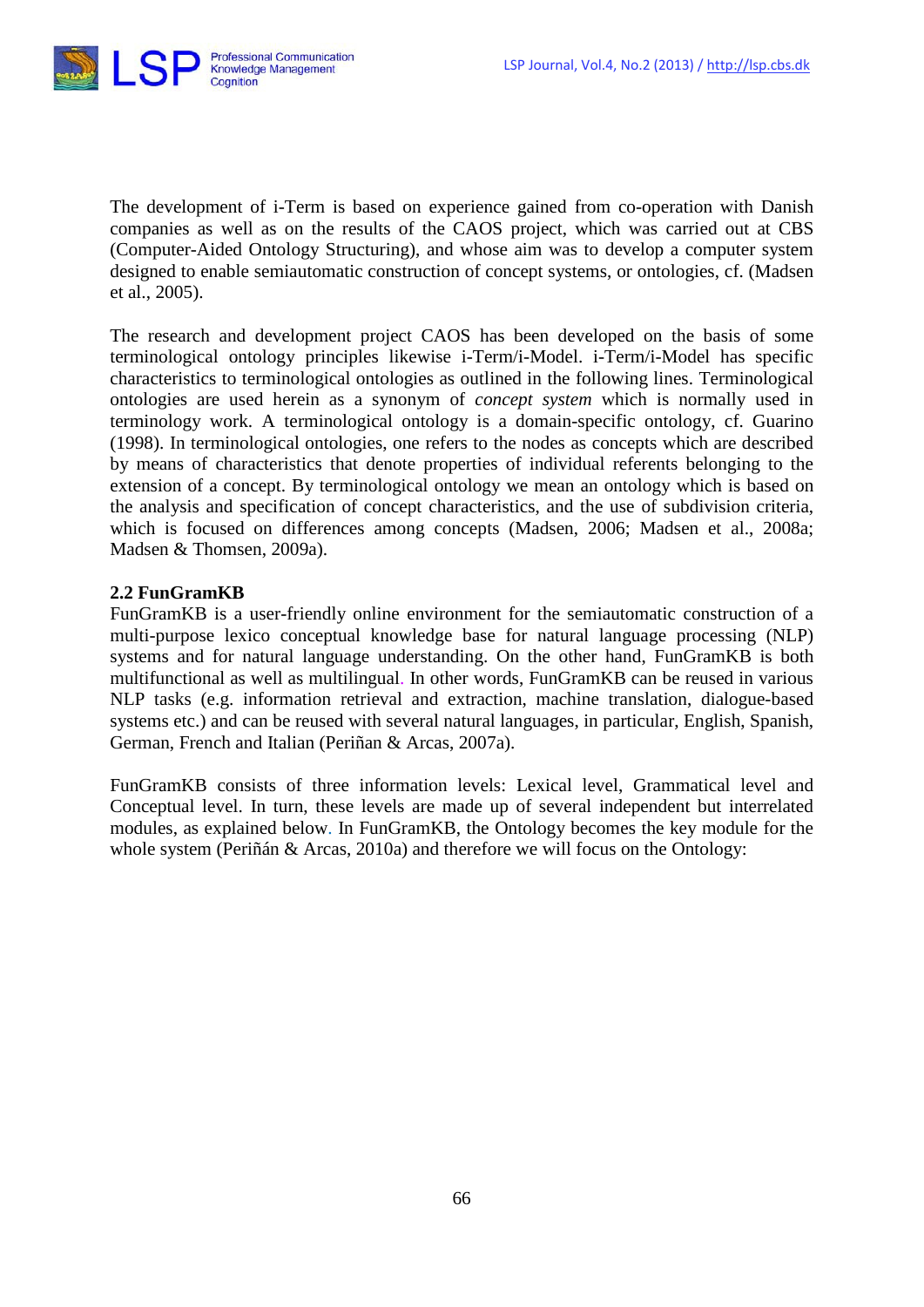



**\*ONOMASTICON**

# **FunGramKB A MULTIPURPOSE LEXICO-CONCEPTUAL KNOWLEDGE BASE**

**Figure 1.** FungramKB Knowledge levels

The conceptual level is formed by three modules: the Ontology, the Cognicon and the Onomasticon. Firstly, the Ontology presents the hierarchical structure of all the concepts that a person has in mind when talking about everyday situations. The Ontology consists of a general-purpose module (i.e. Core Ontology) and several domain-specific terminological modules (Satellite Ontologies). Secondly, the Cognicon stores procedural knowledge by means of cognitive macrostructures, in other words, script-like schemata in which a sequence of stereo typical actions is organised on temporal continuity basis. And, finally, the Onomasticon stores information about instances of entities and events (e.g. people, cities, products etc.).

In FunGramKB, every lexical or grammatical module is language-dependent whereas every conceptual module is shared by all the language and therefore is not language-dependent (Periñán & Arcas, 2010a, 2010b):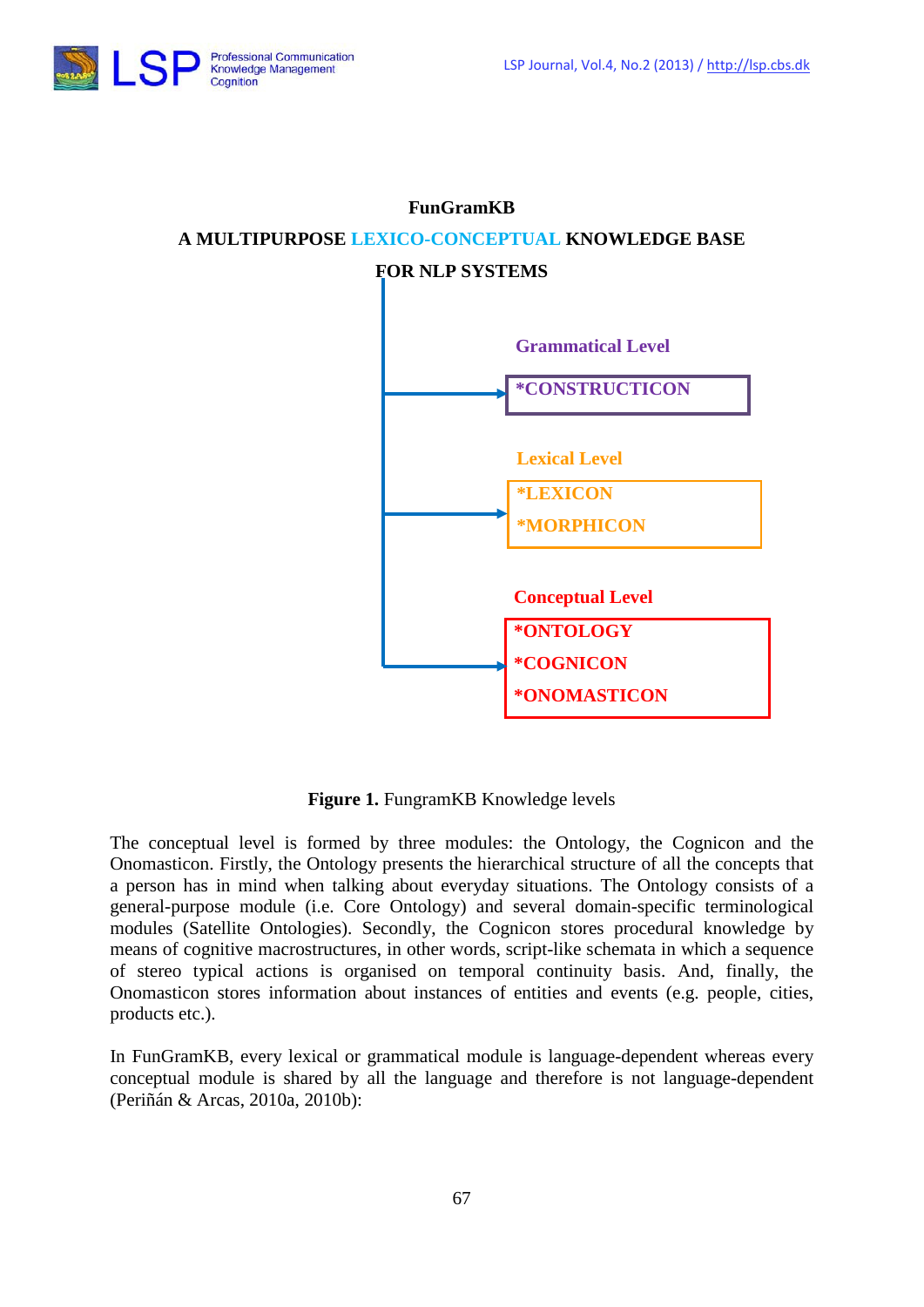



**Figure 2.** FungramKB architecture

All the knowledge included in the conceptual modules is represented through COREL (Conceptual Representation Language) (Periñán & Arcas, 2010), which is a key factor for successful reasoning. In this way, the information sharing could take place effectively among all the cognitive modules. This formal language is partially founded on Dik's model of semantic representation (1978, 1989, 1997) and was initially created for machine translation (Periñán & Arcas, 2007a).

# **3 Conceptual organization: concept types**

In this section, the conceptual organization of both knowledge representation resources i-Term/i-Model and FunGramKB will be described. Basically in i-Term/i-Model concepts are structured according to a set of relations established among them, while in FunGramKB concepts show a more abstract approach as they are connected through semantic properties as explained in section 4.

# **3.1 i-Term/i-Model**

In i-Term/i-Model information about concepts is culture (language) dependent and concepts are structured into *superordinate*, *subordinate* and *coordinate* concepts establishing a range of relations among them (i.e. generic, partitive, termporal and associative relations (Madsen, 2006). The terminologist inserts these type relations when building concept systems (Madsen et al., 2005). See the table 1 below for a graphical view of relations: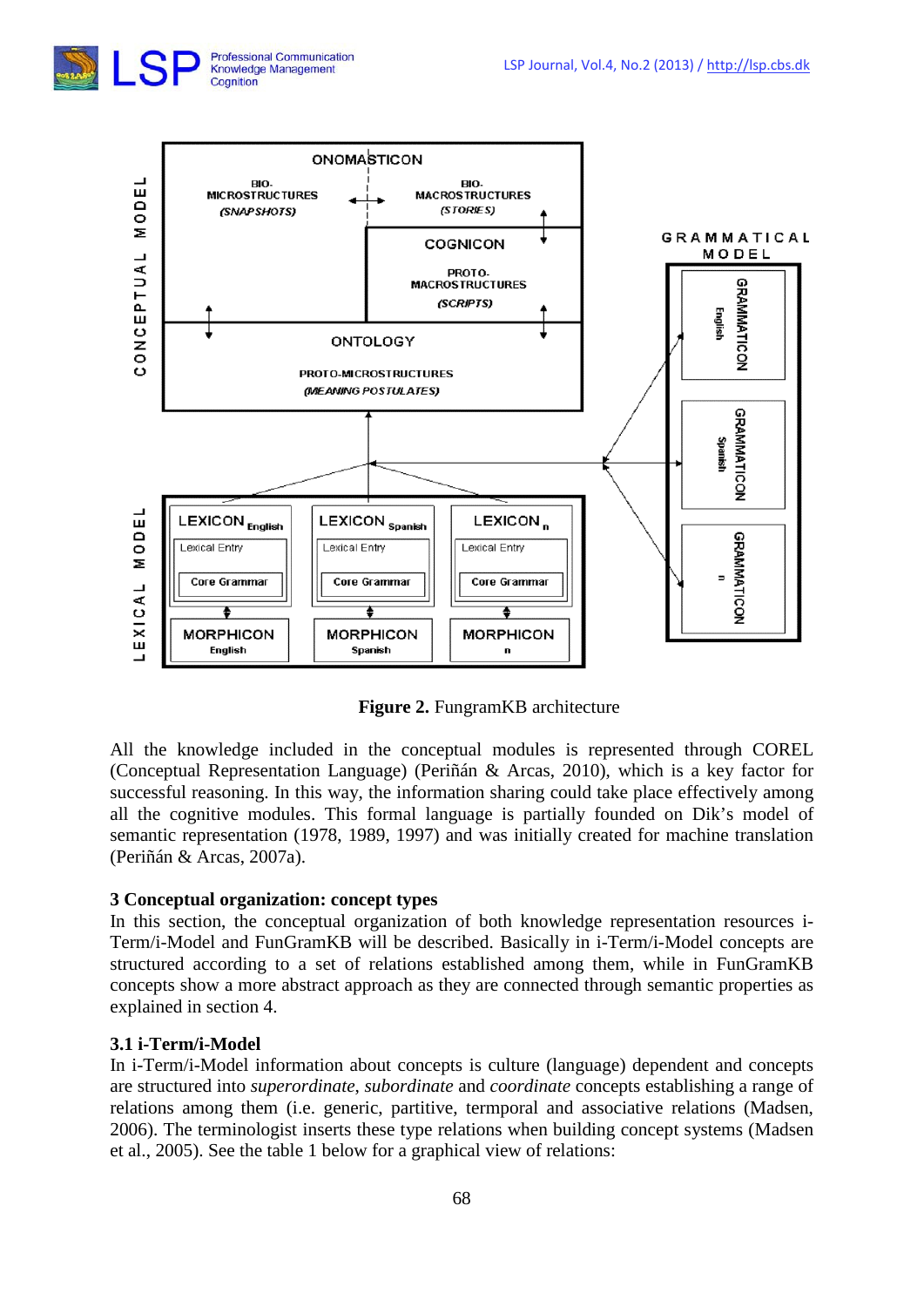

| <b>Concept relation</b>         | <b>Equivalent symbol</b> |
|---------------------------------|--------------------------|
| type relation (generic)         | symbol: $\angle$         |
| part-whole relation (partitive) | symbol: $\Box$           |
| temporal relation               | symbol: $\Box$           |
| associative relation            | symbol: $\Box$           |

**Table 1.** Concept relations

In the following figure 3, relations organise and structure the conceptual hierarchy in the concept system. To illustrate how relations work, we provide the concept system of "windmill", where only generic, part-whole and associate relations operate:



**Figure 3.** Type relations (Madsen et al., 2005)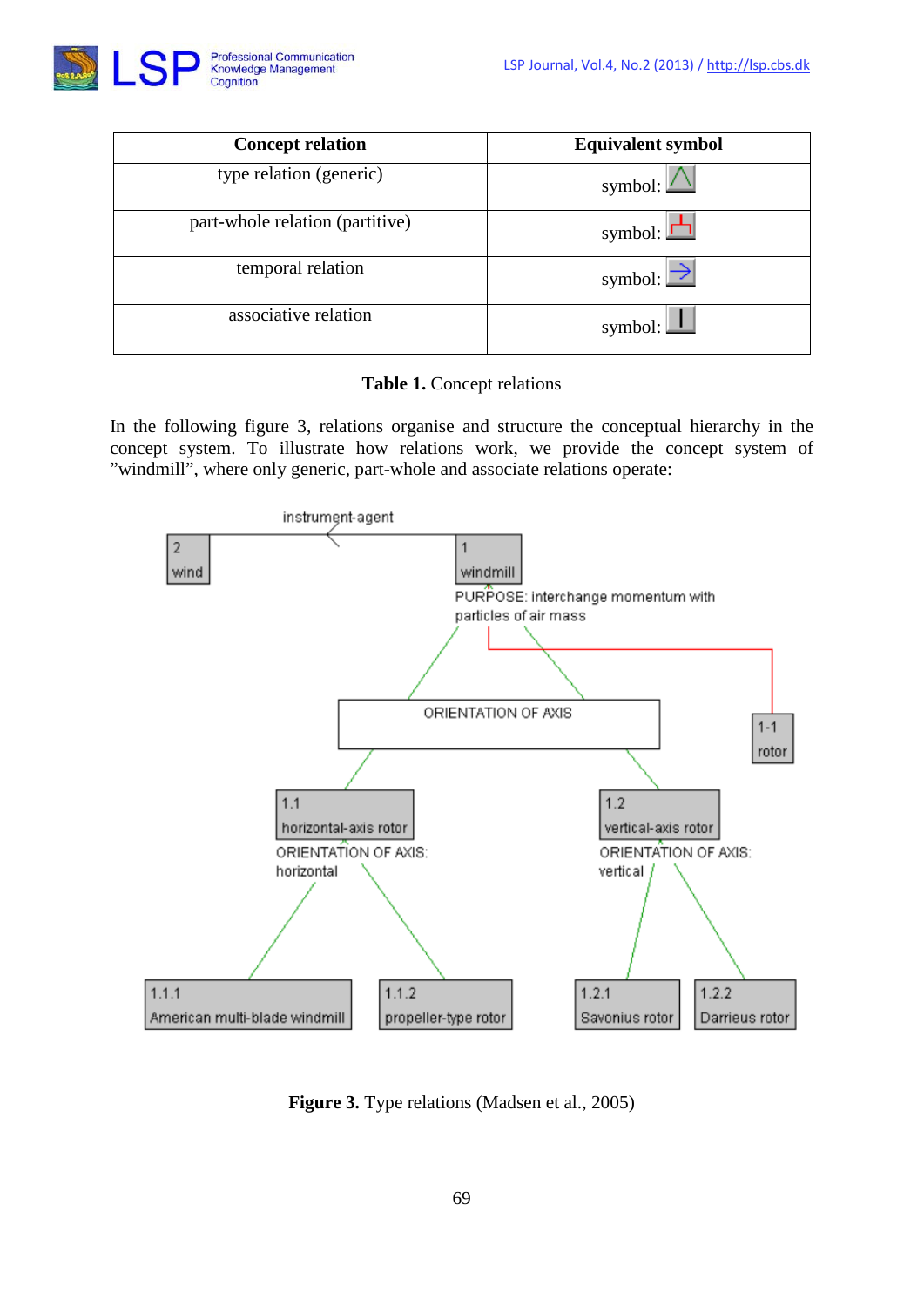



#### In the following figure 4, we can also observe temporal relations in the concept system:

**Figure 4.** Concept system including temporal relations Madsen & Thomsen, 2008b)

Firstly, concepts located in one level higher up in the concept system (the one of which the current concept is a part or type) is that concept's *superordinate concept*. Secondly, *subordinate concepts* refer to a concept divided into parts or types, or a smaller part of an object, or a narrower range of objects, for example, 'wheel' has the subordinate concepts 'rim'and 'hub'. (Madsen et al., 2007). And, finally, those concepts which have the same superordinate concept and which therefore appear on the same level in the concept system are denominated *coordinate concepts*.

In the following figure (5) we can see the different types of concepts and the relations established among them which build the concept system of "molecular structure", where the different conceptual levels are also indicated through a notation system. For example, "molecular structure" is the first superordinate concept in the system indicated by number "1", followed by subordinate concepts indicated through a subdivision of the notation (e.g. the subordinates concepts of "molecular structure": "constitution" noted as 1-1 or "conformation" noted as 1-2).Coordinate concepts are placed at the same level in the conceptual system and are numbered in sequence (e.g. "N-terminal residue" (1-1-2-1.1) and "C-terminal residue" (1- 1-2-1.2) and fall under the same dimension "location" created in the conceptual system: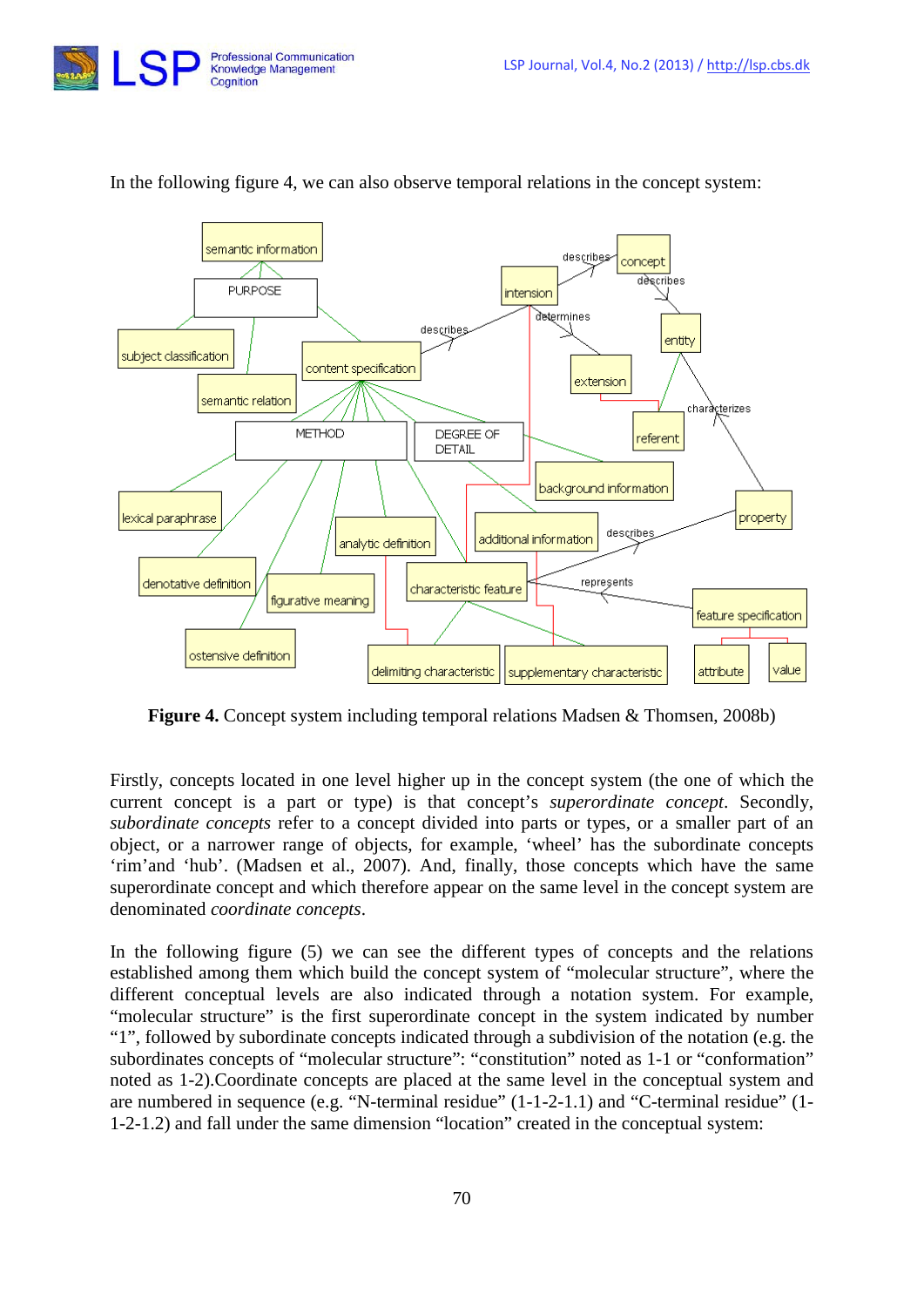



**Figure 5.** Concept types in i-Term/i-Model

Next, we present the types of concepts existing in the Ontology of FunGramKB and how they are arranged through a subsumption relation as explained in the following section.

# **3.2 FunGramKB**

As noted earlier, in FunGramKB the Ontology consists of a general-purpose module (i.e. Core Ontology) and several domain-specific terminological modules (Satellite Ontologies). In this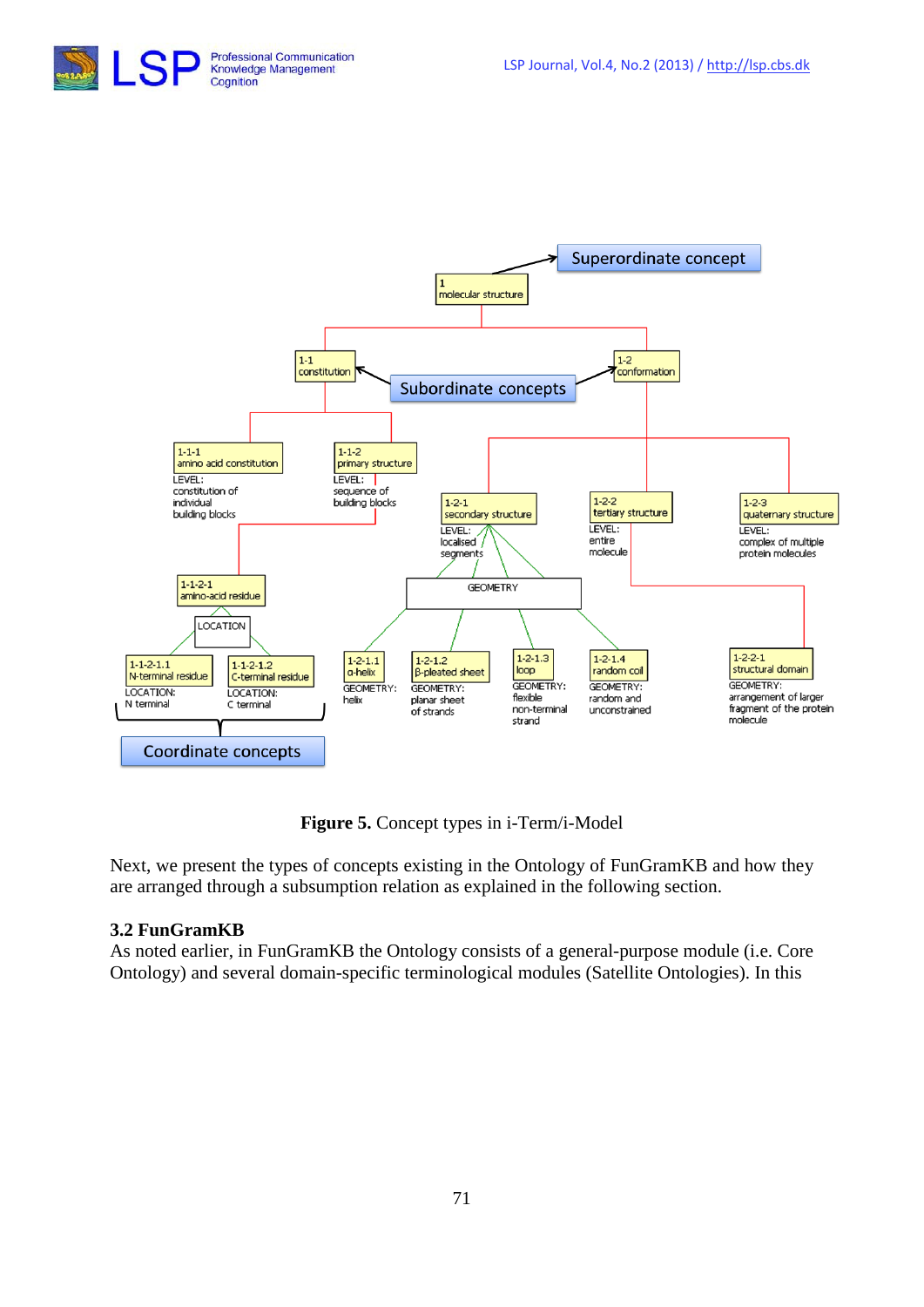

article we will focus on the Core Ontology as this is the one which includes and reflects the speaker´s knowledge of the world (i.e. human beings' cognitive system):



**Figure 6.** Core Ontology and Satellite Ontologies

FunGramKB Core Ontology distinguishes three different conceptual levels*: metaconcepts*, *basic conc*epts and *terminal concepts* (Periñán & Arcas, 2004; Periñán & Arcas, 2007a; Periñán & Arcas, 2010b). Unlike i-Term /i-Model, concepts in FunGramKB provide an abstract view of the world with different degrees of abstraction ranging from high to low: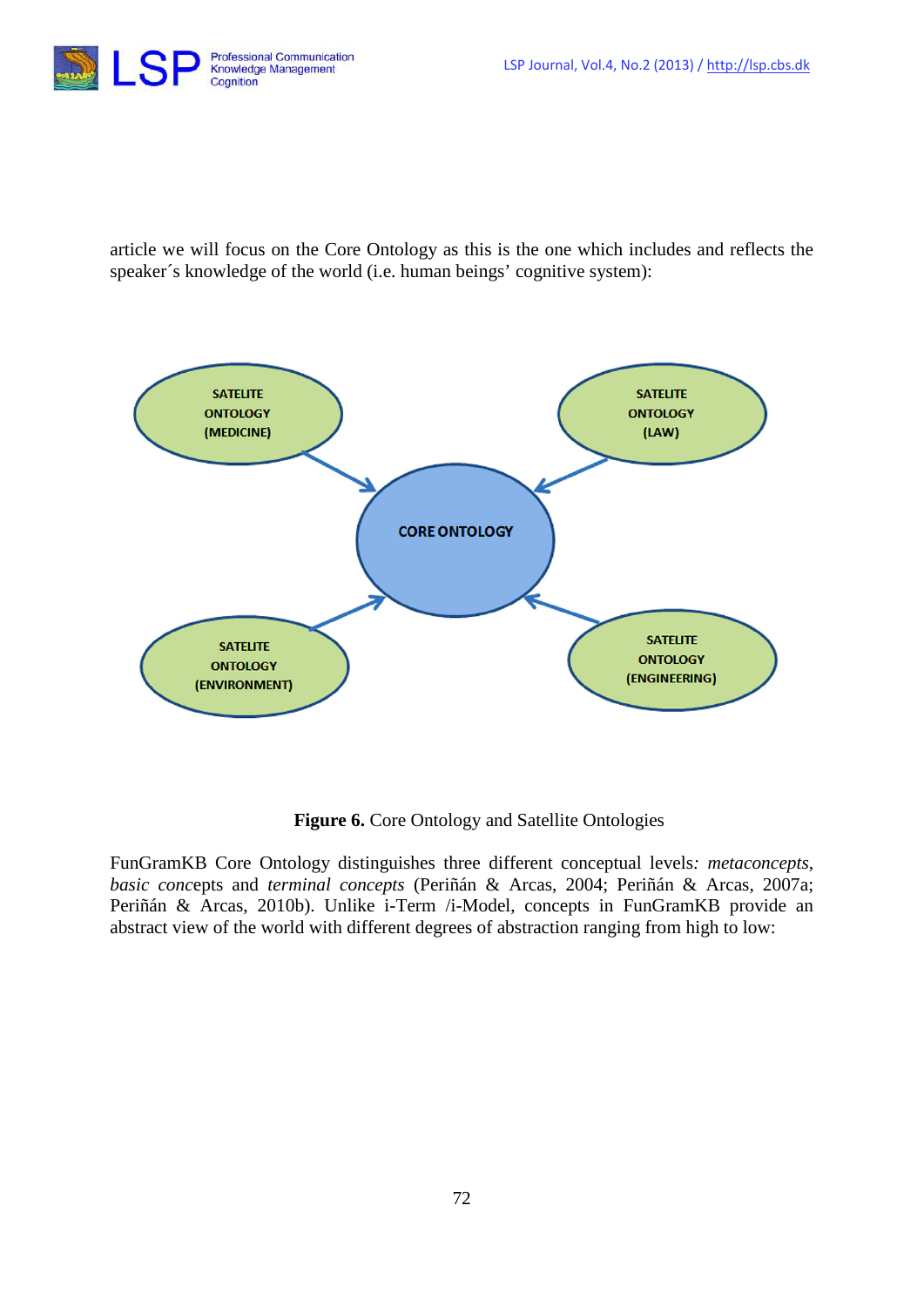

# **ONTOLOGY LAYERS**

METACONCEPTS

BASIC CONCEPTS

TERMINAL CONCEPTS

#### **Figure 7.** Conceptual hierarchy in FunGramKB

We go on to describe the main characteristics of the concepts presented above. In the first place, Me*taconcepts*, preceded by symbol # (e.g. #COMMUNICATION, #PHYSICAL, etc.), constitute the upper level in the taxonomy. The analysis of the main upper-level in the main linguistic ontologies - DOLCE (Gangemi et al., 2002), Generalized Upper Model (Bateman, Henschel and Rinaldi, 1995), Mikrokosmos (Mahesh and Nirenburg, 1995), SIMPLE (Lenci et al., 2000), SUMO (Niles and Pease, 2001) - led to a metaconceptual model whose design contributes to the integration and exchange of information with other ontologies. Since subsumption is the only taxonomic relation permitted, the FunGramKB Ontology is actually divided into three subontologies. Therefore, each subontology arranges lexical units of a different grammatical category: #ENTITY, #EVENT, and #QUALITY account for nouns, verbs and adjectives respectively (e.g. +HUMAM\_00, +SAY\_00 and +HAPPY\_00) (Jiménez-Briones and Luzondo, 20011). The result amounts to forty-two metaconcepts distributed into the three subontologies (i.e. #ENTITY, #EVENT, and #QUALITY).

Secondly, *Basic concepts*, preceded by + (e.g. +BIRD\_00, +HUNGRY\_00 and +TRANSLATE\_00), are used as defining units which allow the construction of meaning postulates (henceforth MP) for basic concepts and terminals as well as taking part as selection preferences in thematic frames (henceforth TF). MPs and TFs provide the semantic properties of the concepts and will be explained in detail in the following paragraphs. The starting point for the identification of basic concepts was the defining vocabulary in *Longman Dictionary of Contemporary English* (Procter, 1978) and as a result of a deep revision, the inventory employed in FunGramKB amounts to 1,300 basic concepts.

Finally, *Terminals*, preceded by \$ (e.g. \$METEORITE\_00, \$SKYSCRAPER\_00, \$VARNISH\_00), are those concepts that lack definitory potential in the construction of meaning postulates. The borderline between basic concepts and terminals is just based on their definitory potential to take part in meaning postulates. In this sense, FunGramKB uses an "integrated top-down and bottom-up", where conceptual promotion and demotion can occur between the basic and terminal levels.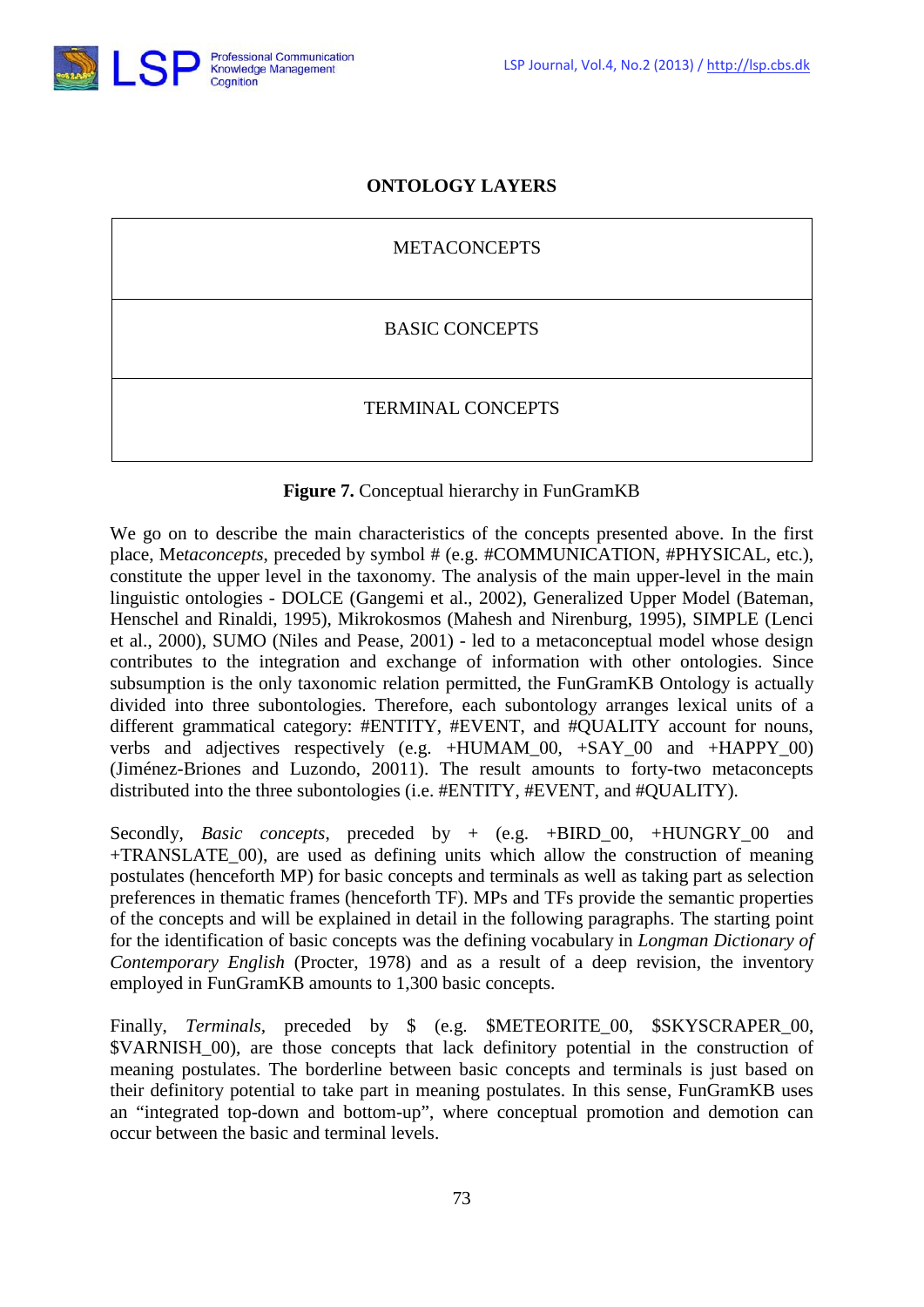

Therefore, some terminal concepts can be promoted to basic concepts when the inclusion of a new language demands a different approach to the world model. On the contrary, basic concepts can be depromoted to terminal concepts whenever they cannot be used to define other concepts. In any case, the metaconceptual level always remains stable. In other words, the FunGramKB Ontology is grounded on a spiral model, where conceptual promotion and depromotion can occur between basic and terminal concepts as illustrated in Figure 8:



**Figure 8.** FunGramKB Ontology design

The design of the FunGramKB Ontology responds to the need of a core level of knowledge (i.e. basic concepts) which plays a pivotal role between those universal categories that can favour ontology interoperability (i.e. metaconcepts) and those particular concepts which can provide immediate applicability (i.e. terminals).

# **4 Conceptual Meaning Representation**

In i-Term/i-Model concept representation is built on concept relations and their characteristics, while FunGramKB provides a cognitive representation of the meanings of a lexical unit by means of meaning postuales (MPs) and thematic frames (TFs) understood as conceptual properties.

In this study we will focus on the comparison of concepts integrated within the Ontology of FunGramKB and i-Term/i-Model respectively. In particular, we will compare the concepts "printer" and "\$TOASTER\_00" from i-Term/i-Model and FunGramKB, on account of their definitions and their representativeness. On the one hand, both concepts can be defined in terms of belonging or being in the category of "machines" and, on the other hand, both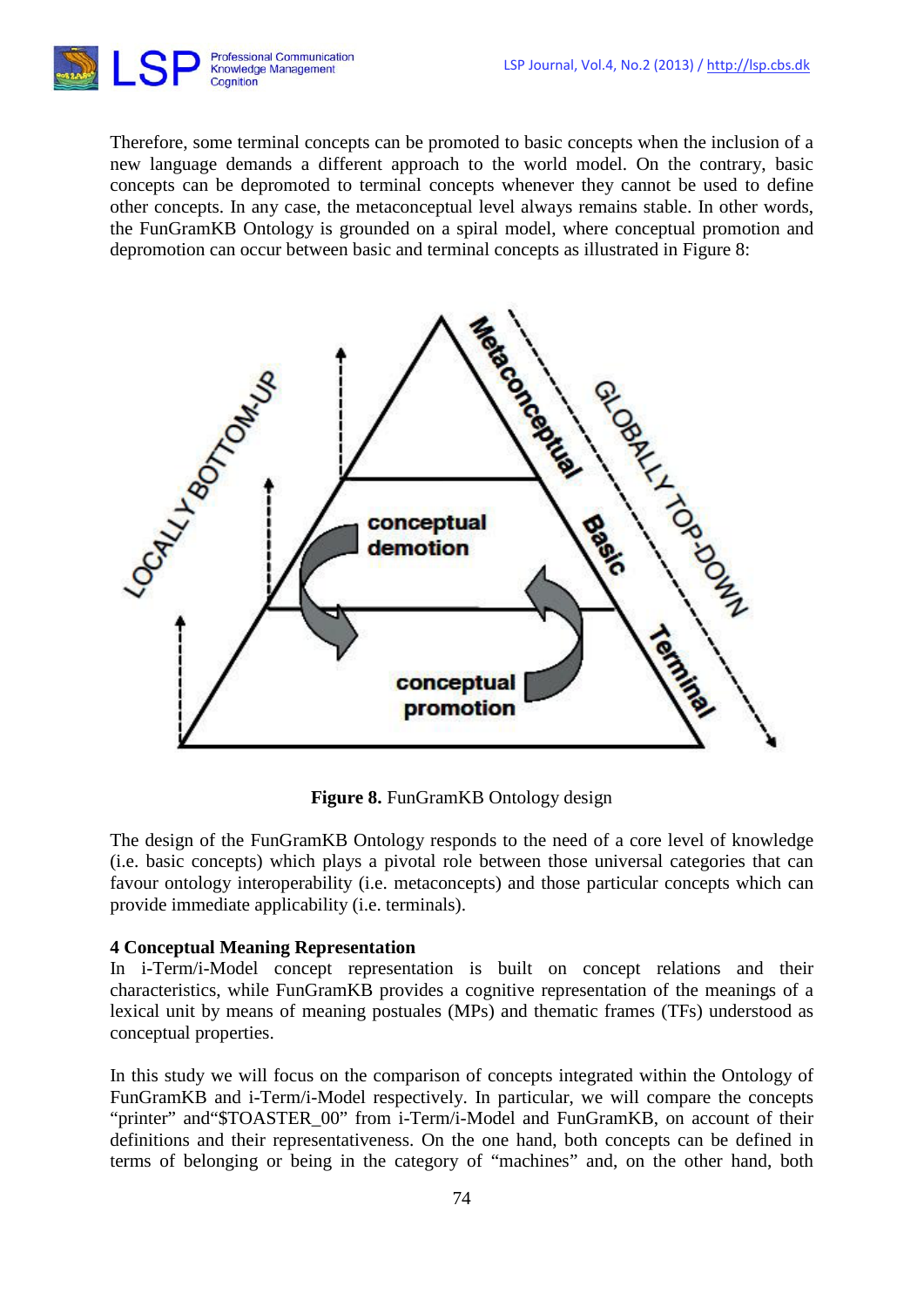

concepts enable us to illustrate the most relevant characteristics in meaning representation (i.e. relational and conceptual meaning representations in i-Term/i-Model and FunGramKB respectively).

#### **4.1 i-Term/i-Model Conceptual Meaning Representation:** *Characteristics*

Although conceptual representation and definitions are closely related processes in i-Term/i-Model, we firstly show how conceptual representation is carried out and then we explain how definitions are elaborated and fit into i-Term/i-Model conceptual representation.

In i-Term/i-Model we understand the term ontology as a "concept model", i.e. a model that describes knowledge about concepts (information about concepts) as opposed to ontologies understood as "conceptual data model" that represents an abstract view of the real world (Madsen & Thomsen, 2008a: 12). In this sense, ontology understood as a "concept model" provides information about concepts in the form of *feature specifications* and concept relations as we will see in subsequent paragraphs. *Feature specifications* are the formal modelling of the terminologist's *characteristics* (Madsen et al., 2005).

In i-Term/i-Model the concept *characteristics* is the starting point for concept representation, since the analysis of the characteristics of concepts is the basis of the elaboration of concept systems and definitions, the evaluation of equivalence between concepts in different languages as well as the selection of the most appropriate terms (Madsen, 1998a).

In i-Term/i-Model *characteristics* correspond to a *feature-value pair*, this means that a characteristic of a concept consists of *a relation from this concept and another concept, the associated concept*. Then, the links and relations to concepts are encoded as features in the concept system, this indicates that relations among concepts should play a role in the definition of *characteristics*, or in other words, *characteristics* must be understood as a relation from the concept being defined plus the concept thus related to the one being defined. These *feature specifications* are appropriate according to Thomsen (1998b) because the relation between the concept being defined and the associated one is important for definitions. Therefore, identification of the differentiating characteristics is very important when defining concepts in concept systems (Madsen et al., 2007).

In i-Term/i-Model the first step to define terms is to formalize the relations between the concepts and to introduce characteristics delimiting related concepts (feature specifications, consisting of attribute-value pairs). On the basis of these *feature specifications*, subdivision criteria are introduced, which group concepts and thereby give a good overview.

As previously mentioned, we provide the example of printer in which the *genus proximum* is "printer", the subdivision criterion or attribute is "character transfer", one of the features are "character transfer, noise and copy" and, finally, their corresponding attribute values are "non-impact, quiet, simple". The superordinate concept and the attribute of the feature specification must be the same in the definitions of subordinate concepts falling under one subdivision criterion, e.g. noise and copy (Damhus et al., 2009):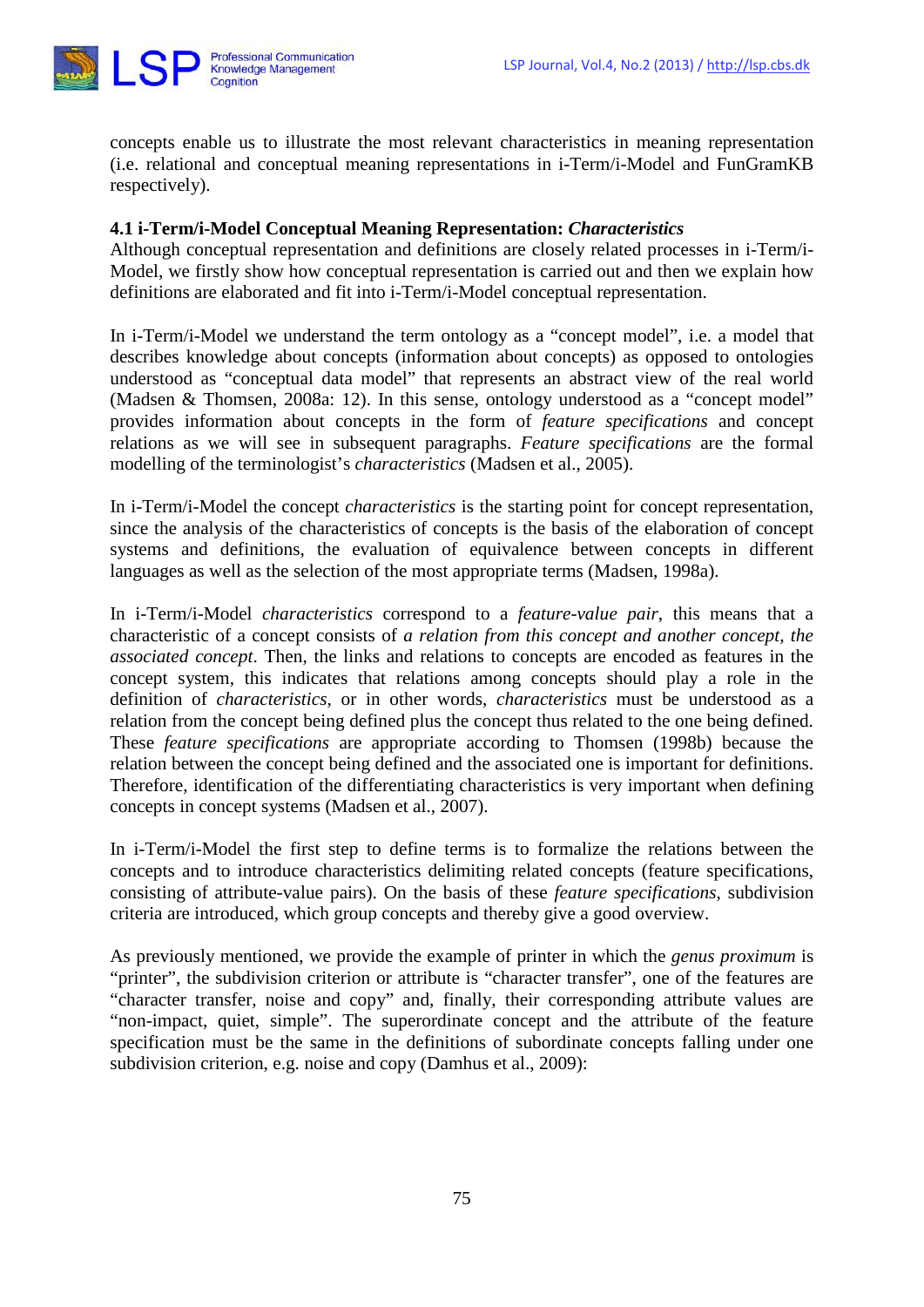



**Figure 9.** Subdivision criteria and feature-value pairs in the concept system of printer

The notions of feature-value pairs or characteristics and subdivision criteria in i-Term/i-Model, as already mentioned, are built on some of the principles developed in the CAOS prototype. Here we only mention some of the principles that build the basis for i-Term/i-Model and which can be applied to both domain-specific ontologies and general ontologies (Madsen et al. 2005). The principle of *Uniqueness of Dimension* (Madsen et al., 2008a) states that a given dimension may occur on only one concept in an ontology. This principle helps to create coherence and simplicity in the ontological structure since concepts characterised by primary feature specifications with the same dimension must appear as coordinate concepts on the same level having in common a superordinate concept. According to *uniqueness of feature specifications,* a feature specification may occur only once in a terminological ontology as primary and inherited feature specifications are inherited from superordinate concepts. On account of this principle, characteristics will always distinguish concepts and common characteristics should be located on a common superordinate concept (Madsen et al., 2008a). Finally, the principle of *grouping by subdividing dimensions* establishes that a concept (with only one mother concept) may contain, at the most, one delimiting feature specification; for example, a concept of level 2 or below must contain at least one delimiting feature specification: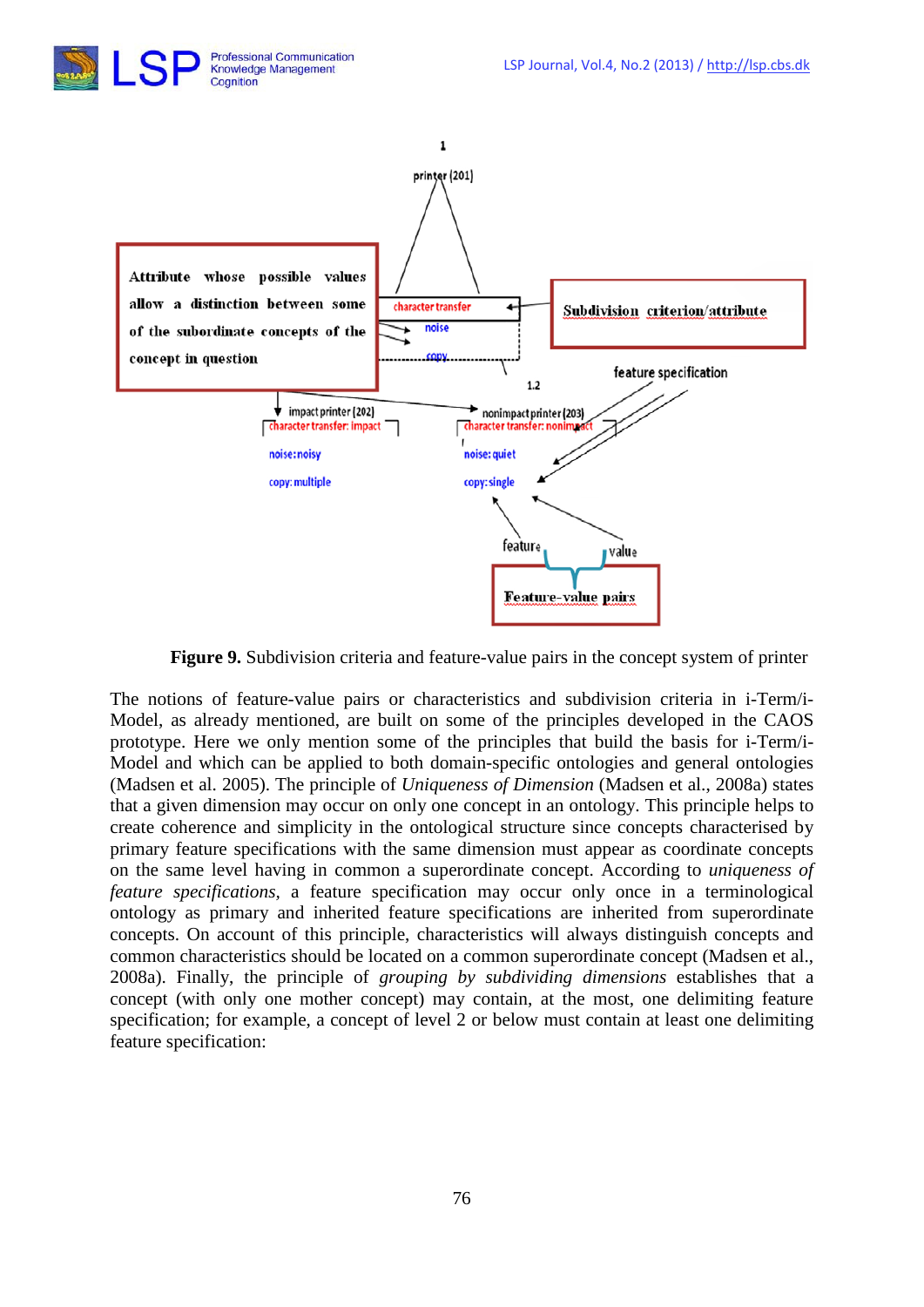

**Figure 10.** *Subdividing dimensions* and *delimiting feature specifications*

Next we will move on to show how definitions are elaborated in i-Term/i-Model. In i-Term/i-Model concept representation conveys an iterative process which implies: analyzing the concepts as well as placing them in draft concept systems in the form of hierarchies or networks on the basis of their characteristics, then drafting definitions, and, finally, refining concept systems as well as definitions. In this way, they arrive at consistent definitions referring to the superordinate concept (i.e. *genus proximum* or nearest kind) and followed by the delimiting characteristics.

In order to conclude this section, we would like to explain some aspects related to the nature of definitions in i-Term/i-Model. All analytic definitions (intensional, extensional and partitive) are related to concept systems, however, the intensional definition, which analyses the concept's characteristic features, is by far the most widely used in i-Term/i-Model[i](#page-13-0) (Madsen et al., 2007). This type of definition implies, on the one hand, that a concept 'consists of' a unique combination of characteristics, and, on the other, that by the identification of these characteristics concepts can be explained and defined. On account of this definition, the superordinate concept and delimiting characteristics from their own concept can be read off. For example, *impact printer* is defined as: *A type of printer, which makes noise and can produce multiple copies* (Madsen et al., 2007).

Finally, in i-Term/i-Model concept representation implies analyzing the concepts on account of their characteristics of relational nature. On the contrary, in FungramKB concept representation is provided by two semantic properties, i.e. thematic frames (TFs) and meaning postulates (MPs) as explained in the following section.

<span id="page-13-0"></span><sup>&</sup>lt;sup>i</sup> It is recommended to write intensional definitions in i-Term, however, the system technically allows the user to use any kind of method for defining concepts. i-Term does not provide any definition validation tools. <u>.</u>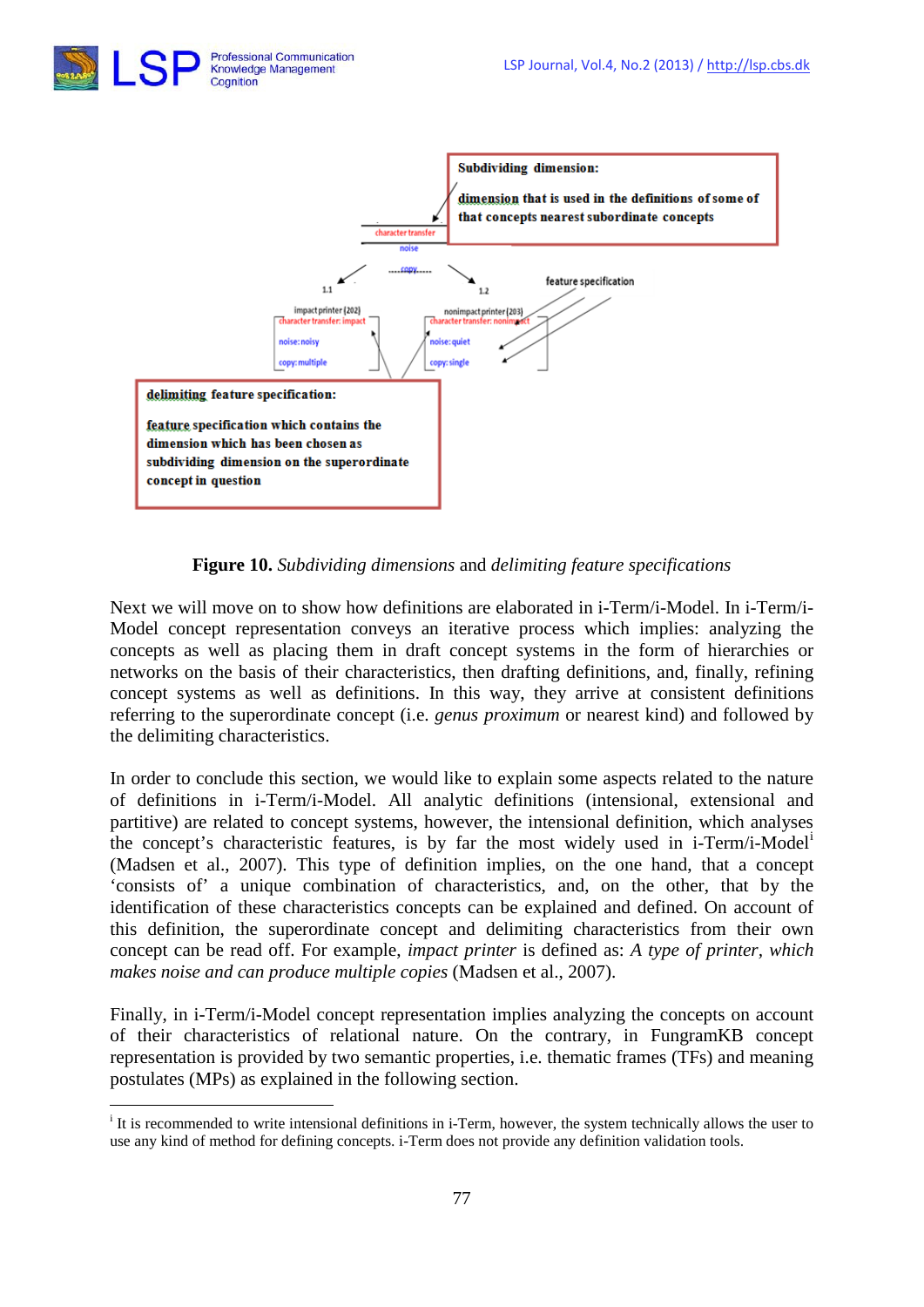

# **4.2 FunGramKB's Conceptual Meaning Representation: thematic frames and meaning postulates**

In FunGramKB Ontology, concepts are not stored as atomic symbols but are provided with an internal structure consisting of semantic properties in the form of TFs and MPs and (Periñán & Arcas, 2007a).

On the one hand, a TF is a cognitive construct which specifies the number and type of participants involved in the cognitive situation portrayed by the event (Periñán & Arcas, 2007a). These participants are expressed by the variables  $(x1)$ ,  $(x2)$ , etc. and their corresponding thematic roles (e. g. Agent, Theme, Referent, Goal etc.) in COREL, which is the metalanguage used in all cognitive modules. It is important to point out that in FunGramKB, unlike other ontologies, every event and quality is assigned one TF whereas this is not the case for entities (i.e. they are not assigned a TF). In the case of entities, the number and type of participants are determined by the events that are included as part of the definition of the entity as explained in the paragraphs below.

On the other hand, a MP is a set of one or more logically connected predications ( $e_1$ ,  $e_2$ ,  $\ldots$ ...e<sub>n</sub>) that are cognitive constructs implying the generic features of the concept (Periñán & Arcas, 2004). FunGramKB employs concepts and not words for the formal description of meaning postulates, therefore a meaning postulate can be defined as a language-independent semantic knowledge representation (Periñán & Arcas, 2007b) and this results in a representation of meaning with great expressive power employing COREL notation. A MP is basically formed by: predications which represent features "e1, e2, e3 ..." and required arguments "x" and satellites "f" (e.g. Manner, Purpose, Location, Reason, Condition, etc.). In addition, MPs organise concepts and this implies that: i) all subordinate concepts share their superordinate MP, and ii) that the conceptual differences among subordinate concepts are encoded in the MP by means of distinctive features or *differentiae*.

To illustrate the above mentioned information, we propose the case of concept terminal \$TOASTER 00. Before providing the MP and TF of this concept, we would like to point out that all the concepts in the Ontology have a cognitive dimension and are linked to one another by inheritance relationship, in such a way that each subordinate concept inherits the characteristics of its superordinate concept.

As far as cognitive dimension is concerned, the terminal concept \$TOASTER 00 belongs to the metacognitive dimensions: #ENTITY > #PHYSICAL > #SELF\_CONECTED\_OBJECT > +ARTIFICIAL\_OBJECT\_00 > +SUBSTANCE\_00> +SOLID\_00> +MACHINE\_00> +\$TOASTER\_00.

On the other hand, regarding inheritance relationship, \$TOASTER\_00 inherits the characteristics of its superordinate +MACHINE\_00, like the rest of the subordinate concepts of the concept +MACHINE\_00 (i.e. \$REMOTE\_00, \$VACUUM\_00, \$CALCULATOR\_00, \$CAMARA\_00, \$COMPUTER\_00 and \$MOTOR\_00):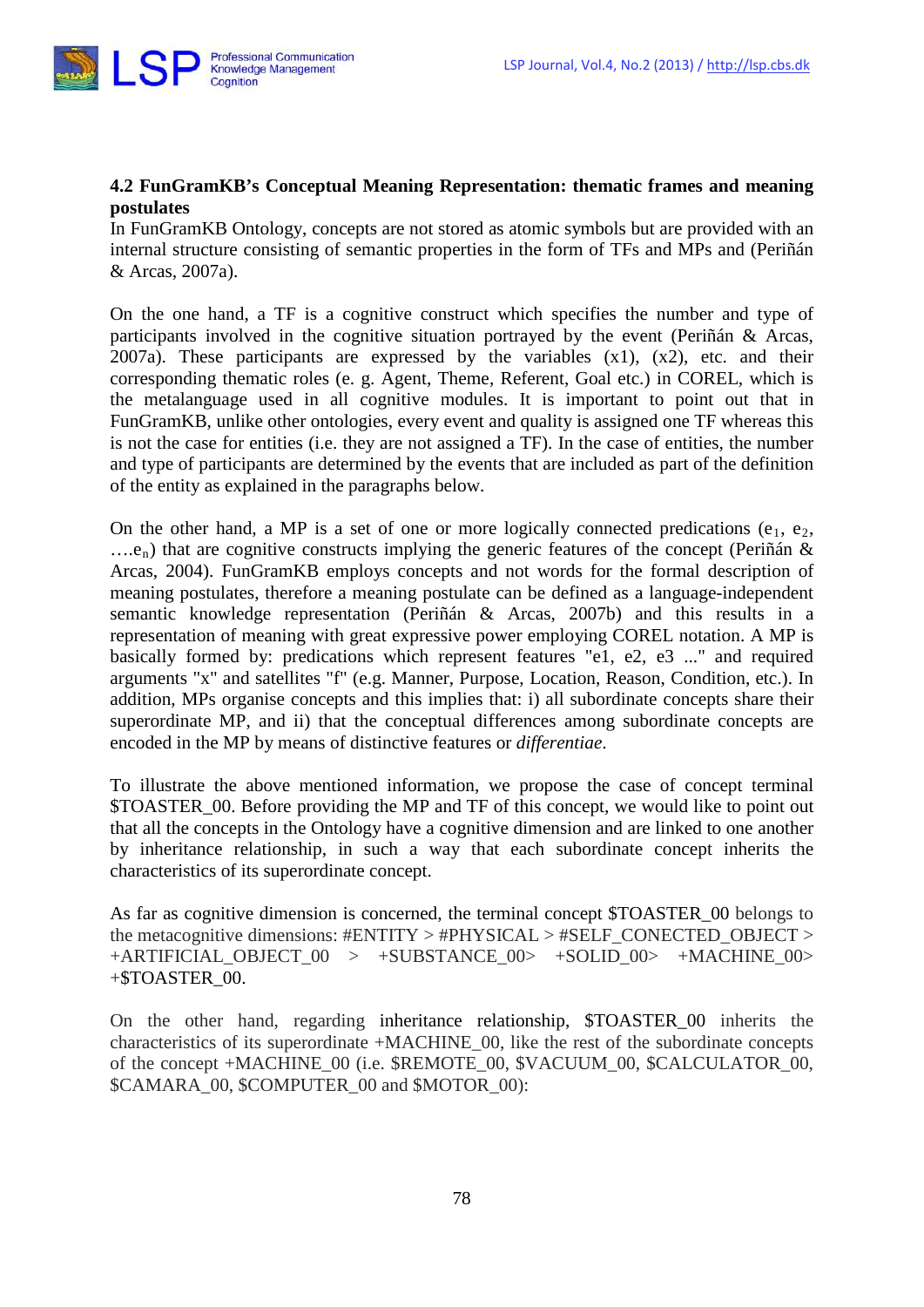

# **FunGramKB Editor**

| <b>Ontology</b>    |                                       |                                                                                                                                                                            |                                                        |                                                                                                                                                                                                                                                                                          |
|--------------------|---------------------------------------|----------------------------------------------------------------------------------------------------------------------------------------------------------------------------|--------------------------------------------------------|------------------------------------------------------------------------------------------------------------------------------------------------------------------------------------------------------------------------------------------------------------------------------------------|
| 935 entities       |                                       | $\blacksquare$ $\Theta$ +HEAVENLY ]                                                                                                                                        | <b>F-O+HAMMER OLA</b> Conceptual Information           | MicroKnowing<br>SEARCH                                                                                                                                                                                                                                                                   |
|                    |                                       | $\mathbf{B}$ +HOOK 00<br>$+ICE$ 00<br>$ +$ KEY 00<br>$\Rightarrow$ $\bullet$ +MACHINE $\circ$                                                                              | <b>CONCEPT:</b><br>SUPERORDINATE(S):<br>SEMANTIC TYPE: | <b>STOASTER 00 M</b><br>+MACHINE 00                                                                                                                                                                                                                                                      |
| $\leq$             |                                       | $\bullet$ SREMOTE<br><b>E OSTOASTER</b><br><b>OSVACUUM</b><br>$\bullet$ +CALCULA<br>$\bullet$ +CAMERA<br>$\triangle$ $\Theta$ +COMPUTE<br>$\mathbf{B}$ +MOTOR $\mathbf{0}$ | MEANING POSTULATE:                                     | $+(e1: +BE 00 (x1: $TOASTER 00) Then (x2:$<br>+MACHINE 00) Referent)<br>+(e2: +BE 01 (x1) Theme (x3: +METAL 00  <br>+PLASTIC 00) Attribute)<br>* (e3: $+BE$ 02 (x1) Theme (x4:<br>+KITCHEN 00) Location)<br>*(e4: +HEAT 00 (x5) Theme (x6: +BREAD 00) Referent<br>$(f1: x1)$ Instrument) |
| <b>O</b> Entities  | ● Events<br>Non-Monotonic Inheritance | ● Qualities                                                                                                                                                                | DESCRIPTION:                                           | A machine used for toasting bread                                                                                                                                                                                                                                                        |
| English<br>toaster | <b>Y N X</b>                          |                                                                                                                                                                            | <b>Spanish</b><br>tostador<br>tostadora                | Italian                                                                                                                                                                                                                                                                                  |
| French             |                                       |                                                                                                                                                                            | German                                                 | <b>Bulgarian</b>                                                                                                                                                                                                                                                                         |

**Figure 11.** Inheritance relationships among concepts

Regarding the MPs and TFs, these are formalized using COREL notation as follows:

| <b>COREL</b>                                      | <b>Natural Language</b>                  |
|---------------------------------------------------|------------------------------------------|
| +(e1: +BE_00 (x1: $TOASTER_00$ )Theme (x2:        | e1: A Toaster is a machine.              |
| +MACHINE_00) Referent)                            |                                          |
| +(e2: +BE_01 (x1)Theme (x3: +METAL_00             | e2: A typical toaster is of metal or     |
| +PLASTIC_00) Attribute)                           | plastic.                                 |
| *(e3: $+BE_02(x1)$ Theme                          | e3: A typical toaster is in the kitchen. |
| $(x4:+KITCHEN_00)$ Location)                      |                                          |
| *(e4: +TOAST_00 (x5: +HUMAN_00) Theme             | e4: Someone toasts bread with a          |
| $(x6: +BREAD_00)$ Referent $(f1: x1)$ Instrument) | toaster.                                 |

**Table 2.** MP and TF of \$TOASTER\_00

As seen in Table 2, \$TOASTER 00 contains the first predication of the superordinate concept +MACHINE\_00. This predication specifies that "\$TOASTER\_00 is or belongs to +MACHINE 00", which is represented in COREL as follows:  $+(e1: +BE 00 (x1:$ \$TOASTER\_00) Theme (x2: +MACHINE\_00) Referent). Furthermore, the concept \$TOASTER\_00 has some distinctive features included in the rest of predications and expressed in COREL: "is of metal or plastic", "is in the kitchen" and "Someone with a toaster toasts bread" (predications e2, e3 and e4 respectively).

In addition, a MP also includes the information stated in a TF by the co-indexation of the participants. As noted earlier, entities are not assigned a TF but the number and type of participants are determined by the events included in their MP. For example, in the first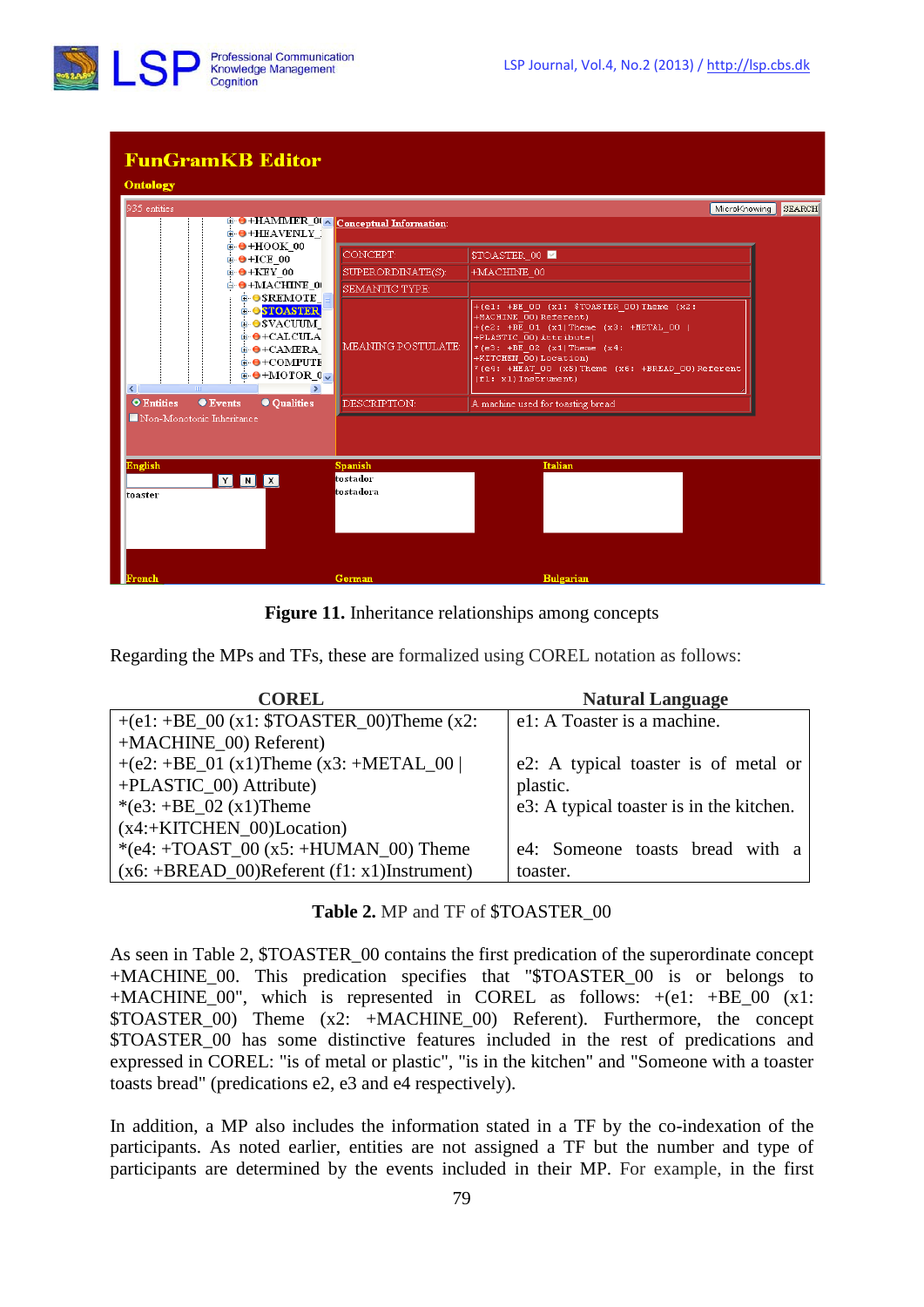

predication (e1) of \$TOASTER\_00, the presence of +BE\_00 provides the thematic roles that must be interpreted according to the metacognitive dimension of #IDENTIFICATION:

(1)  $TF = (x1)$  Theme [x2] Referent [x3] Attribute

The thematic frame of +BE\_00 depicts a situation in which three participants are typically involved: *Theme* refers to an entity that is identified by means of another entity, *Referent* makes reference to an entity that serves to define the identity of another entity and, finally, *Attribute* is the quality ascribed to an entity. The participants of the predication are represented by an indexed label *x* and the parentheses indicate that a particular participant is optional. For example, in the case of \$TOASTER\_00 the participant *Attribute* is not necessary in the construction of its MP. Therefore, a Calculator  $(x1=Thene)$  is a machine  $(X2 \ 0$ Referent).

In relation to terminal concepts, there is always a narrowing on the MPs of the basic concept. In this sense, the terminal concept \$TOASTER\_00 is a further specification of the basic concept  $+MACHINE$  00. In the following example we can see the MP of  $+MACHINE$  00:

(2)  $MP = +(e1.+BE_00(x1.+MACHINE_00)Thene(x2.+ARTIFICIAL_OBIECT_00 &$ +CORPUSCULAR\_00 & +SOLID\_00)Referent) ('a machine  $(x1 =$ Theme) is typically an artificial object, corpuscular and solid'  $(x2$ : Referent))

If compared with the MP of +MACHINE\_00, the terminal concept \$TOASTER\_00 comes as a result of further specifying this basic concept: firstly, by specifying other attributes (x3: +METAL\_00 | +PLASTIC\_00), by adding the parameter location (x4: +KITCHEN\_00) and, finally, by including the parameter Instrument  $(f1: x1)$ .

In conclusion, when representing one of the meanings of a lexical unit, we are really representing the meaning of a concept. That is to say, handling lexical meaning as a cognitive representation which reflects the speaker´s shared knowledge about the referent linked to a given linguistic expression. This is why MPs are processed as a conceptual property in FunGramKB (Periñan & Arcas, 2004). Moreover, lexical units are associated with much more semantic information which becomes apparent in the meaning postulate of the concept to which that lexical units are linked. All in all, lexical units are always linked to one or more concepts in the ontology, and the same concept, in turn, is lexicalized by one or more words in the several FunGramKB lexica (Jiménez-Briones & Luzondo, 2011).

Based on the previous observations, we may argue that FungramKB is a knowledge base where MPs and TFs provide a rich conceptual description to which lexical units are thus associated.

#### **5 Conclusions**

In this paper we have proved that i-Term/i-Model and FunGramKB adopt a different approach to ontological organization and in particular, we have shown how both systems structure conceptual representation in a comparative way. In this scenario, i-Term/i-Model adopts a relational approach (i.e. associations among lexical units), whereas FunGramKB relies on a cognitive approach (i.e. description of semantic features or primitives).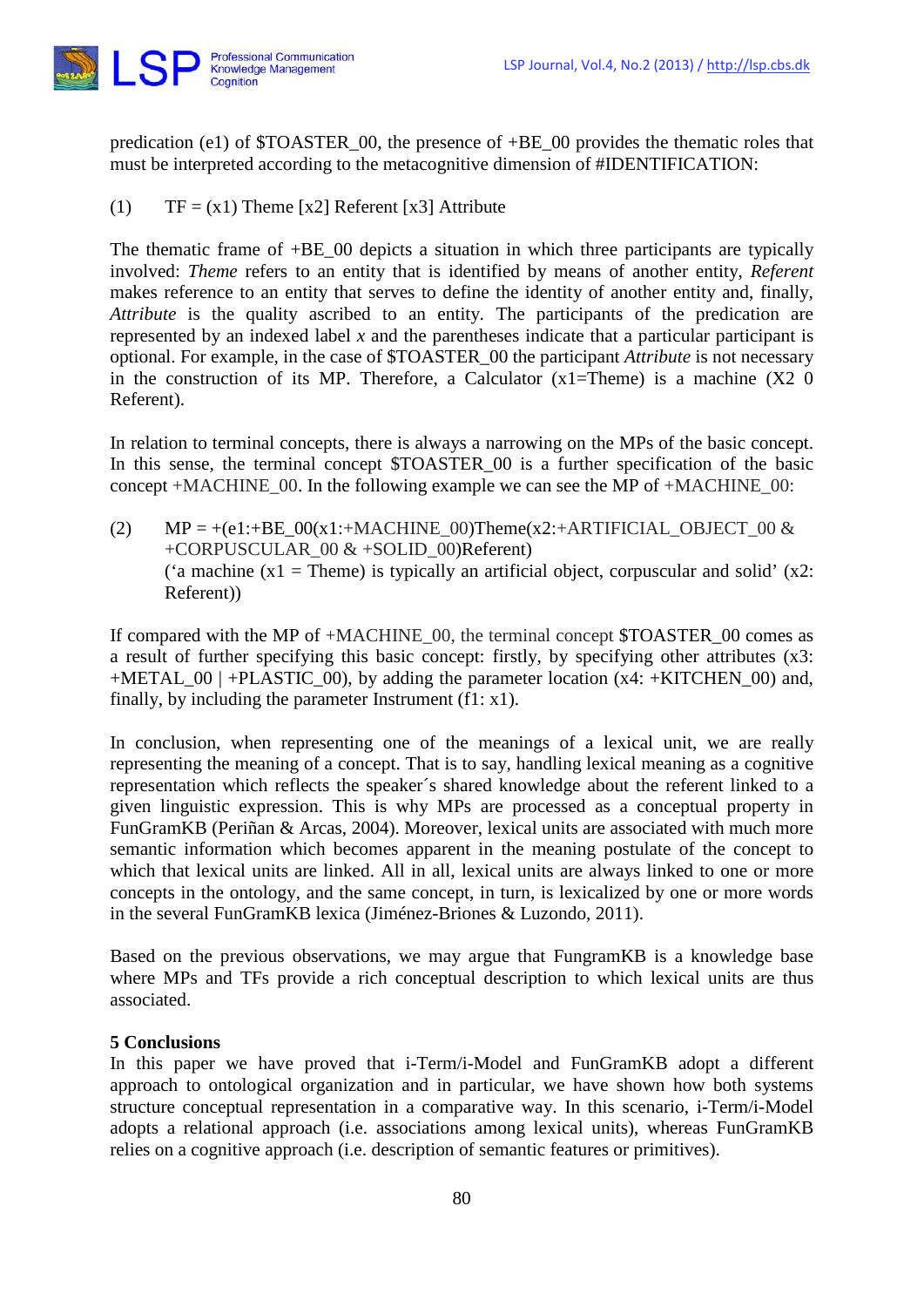

In brief, in i-Term/i-Model concept representation is based on relations among related concepts and their characteristics, which not only differentiate related concepts but also group them by providing a general view of the whole group of concepts. Unlike i-Term/i-Model, FunGramKB provides a cognitive representation of lexical units by means of MPs and TFs understood as conceptual properties and the related concepts are not grouped together but concepts are arranged according to the taxonomic relation of subsumption (i.e. #ENTITY, #EVENT, and #QUALITY which account for nouns, verbs and adjectives respectively).

In addition, concept representation in i-Term/i-Model must be interpreted as an iterative process which involves, firstly, a draft and, then, a final version of the concept system and their definitions. In FunGramKB, there is a process of conceptual promotion and demotion whereby certain concepts (i.e. basic and terminal concepts) can be promoted and depromoted on account of their definitory potential.

Regarding definitions, both knowledge representation resources include the *genus* plus the specific or delimiting characteristics in i-Term/i-Model and FunGramKB respectively; through this combination the consistency of definitions is guaranteed. In both systems their definitions are of an analytical nature, are linked to the concept system and have a concise formulation. In this regard, it is important to note that unlike i-Term/i-Model, FunGramKB employs concepts and not words for the formal description of meaning postulates through the use of the COREL language.

Finally, we believe that the comparison of different ontological approaches is useful so that the different systems for ontological organization can reciprocally benefit from their advantages and disadvantages in order to improve their ontological organization.

#### Acknowledgements

FungramKb is part of a research carried out in the project "*Elaboración de una subontología terminológica en un contexto multilingüe (español, inglés e italiano) a partir de la base de conocimiento FunGramKB en el ámbito de la cooperación internacional en materia penal: terrorismo y crimen organizado"* funded by Ministerio de Ciencia e Innovación, code number FFI2010-15983.

\*\*\*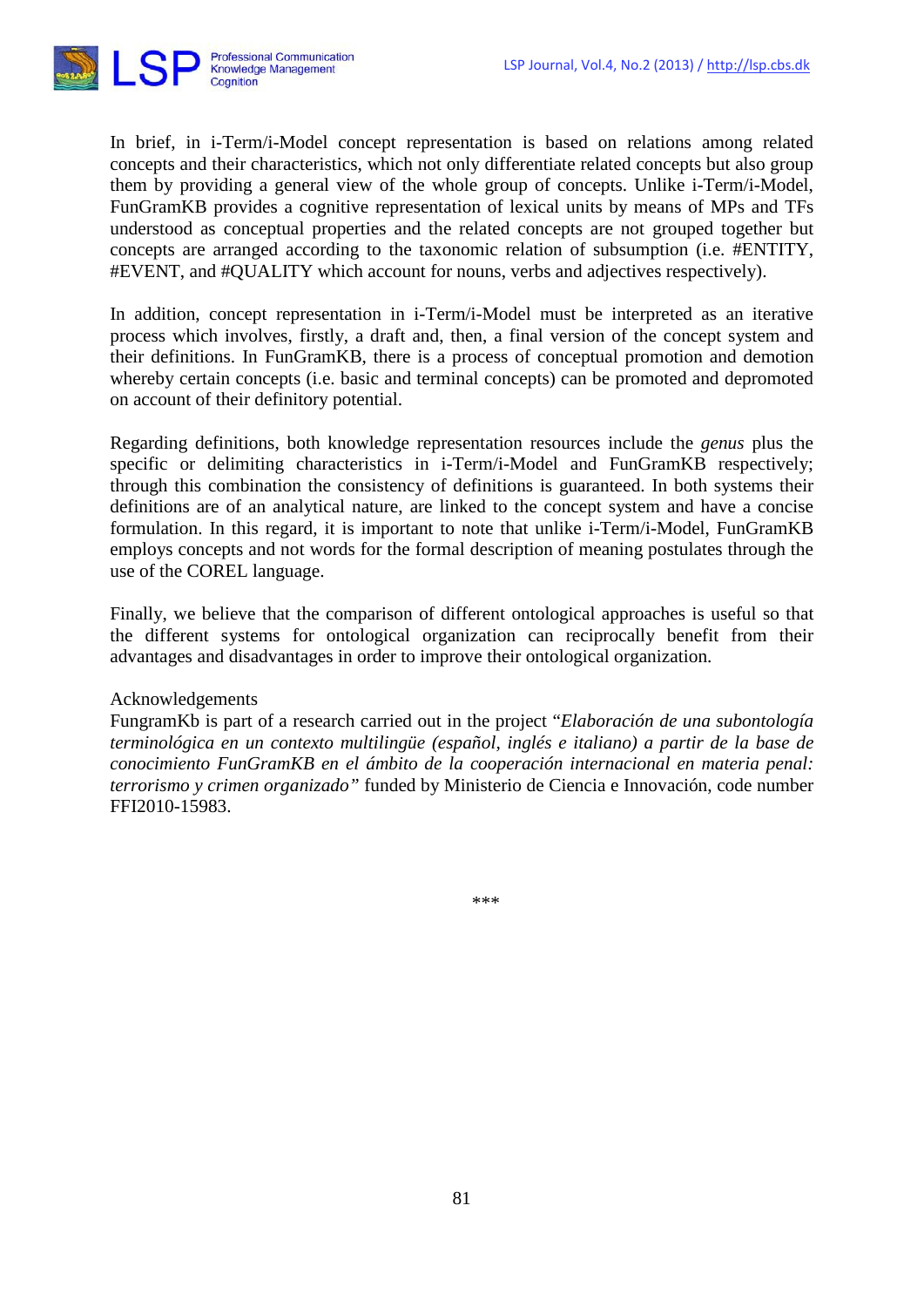

#### **6 References:**

- Faber, P., León Araúz, P. & Reimerink, A. (2011): Formalizing Specialized Knowledge Events in Satellite Ontologies. In K. Kageura & P. Zweigenbaum (eds.): *Proceedings of the 9th International Conference on Terminology and Artificial Intelligence* (101-107). Paris.
- Hsieh. S., Lin, H. T., Chi, N. W., Chou, K.W. & Lin, K.Y. (2011): Enabling the development of base domain ontology through extraction of knowledge from engineering domain handbooks. *Advanced Engineering Informatics*, 25(2): 288-296.
- Madsen, B. N. (1998a): Typed Feature Structures for Terminology Work Part I. In: L. Lundquist, H. Picht, & J. Quistgaard (eds.) (1970): *LSP - Identity and Interface - Research, Knowledge and Society. Proceedings of the 11th European Symposium on Language for Special Purposes* (pp. 339-348). Copenhagen Business School: Copenhagen.
- Madsen, B. N. (2005): [Implementation of research results in the development of an internet](http://research.cbs.dk/portal/da/publications/implementation-of-research-results-in-the-development-of-an-internet-terminology-and-knowledge-management-system(8cc2d6e0-c01f-11db-9769-000ea68e967b).html)  [terminology and knowledge management system.](http://research.cbs.dk/portal/da/publications/implementation-of-research-results-in-the-development-of-an-internet-terminology-and-knowledge-management-system(8cc2d6e0-c01f-11db-9769-000ea68e967b).html) *Terminology science and research -* Journal of the International Institute of Terminology Research, 16.
- Madsen, B. N. (2006): Terminological ontologies. Applications and principles. *Semantic Systems: From Visions to Applications. Proceedings of the Semantics:* 122-133.
- Madsen, B. N. & Hull, A. (Revised by Thomsen, H. E. in 2007) (2007): *The Structure and Contents of a Termbase.* HHK: Copenhagen Business School; Department of Computational Linguistics (1997).
- Madsen, B. N. & Thomsen, H. E. (2008a): Terminological Principles used for Ontologies. In: Madsen, B. N. & H. E. Thomsen (eds.): *Managing Ontologies and Lexical Resources* (pp. 107-122). Litera.
- Madsen, B. N. & Thomsen, H. E. (2008b): A Taxonomy of Lexical Metadata Categories. *Proceedings of the 6th International Conference on Language Resources and Evaluation - LREC´08, 2951740840.*
- Madsen, B. N. & Thomsen, H. E. (2009a): CAOS A tool for the Construction of Terminological Ontologies. In B. N. Madsen, & H. E. Thomsen (eds.): *Managing ontologies and lexical resources* (pp. 317-332). Litera.
- Madsen, B. N. & Thomsen, H. E. (2009b): Terminological concept modelling and conceptual data modelling. *International Journal of Metadata, Semantics and Ontologies (IJMSO)*, 4, (4): 239-249.
- Madsen, B. N., Thomsen, H. E. & Vikner, C. (2002): Data Modelling and Conceptual Modelling in the Domain of Termninology. In: M. Alan (ed.): *Proceedings of TKE '02 - Terminology and Knowledge Engineering* (pp. 83-88). INRIA: Nancy.
- Madsen, B. N., Thomsen, H. E. & Vikner, C. (2004a): Comparison of Principles Applying to Domain-Specific versus General Ontologies. In: A. Oltramari, P. Paggio, A. Gangemi, M. T. Pazienza, N. Calzolari, B. Sandford Pedersen & K. Simov (eds.): *OntoLex 2004: Ontologies and Lexical Ressources in Distributed Environments*, *ELRA* (pp. 90-95).
- Madsen, B. N., Thomsen, H. E. & Vikner, C. (2004b): Principles of a system for terminological concept modelling. In: M. T. Lino; M. F. Xavier, F. Ferreira, R. Costa, & R. Silva (eds.): *Proceedings of the Fourth International Conference on Language Resources and Evaluation*, *ELRA* (pp. 15-19).
- Periñán Pascual, C. & Arcas Túnez, F. (2010a): The Architecture of FunGramKB. *Proceedings of the Seventh International Conference on Language Resources and Evaluation* (pp. 2667-2674). Valeta, Malta.